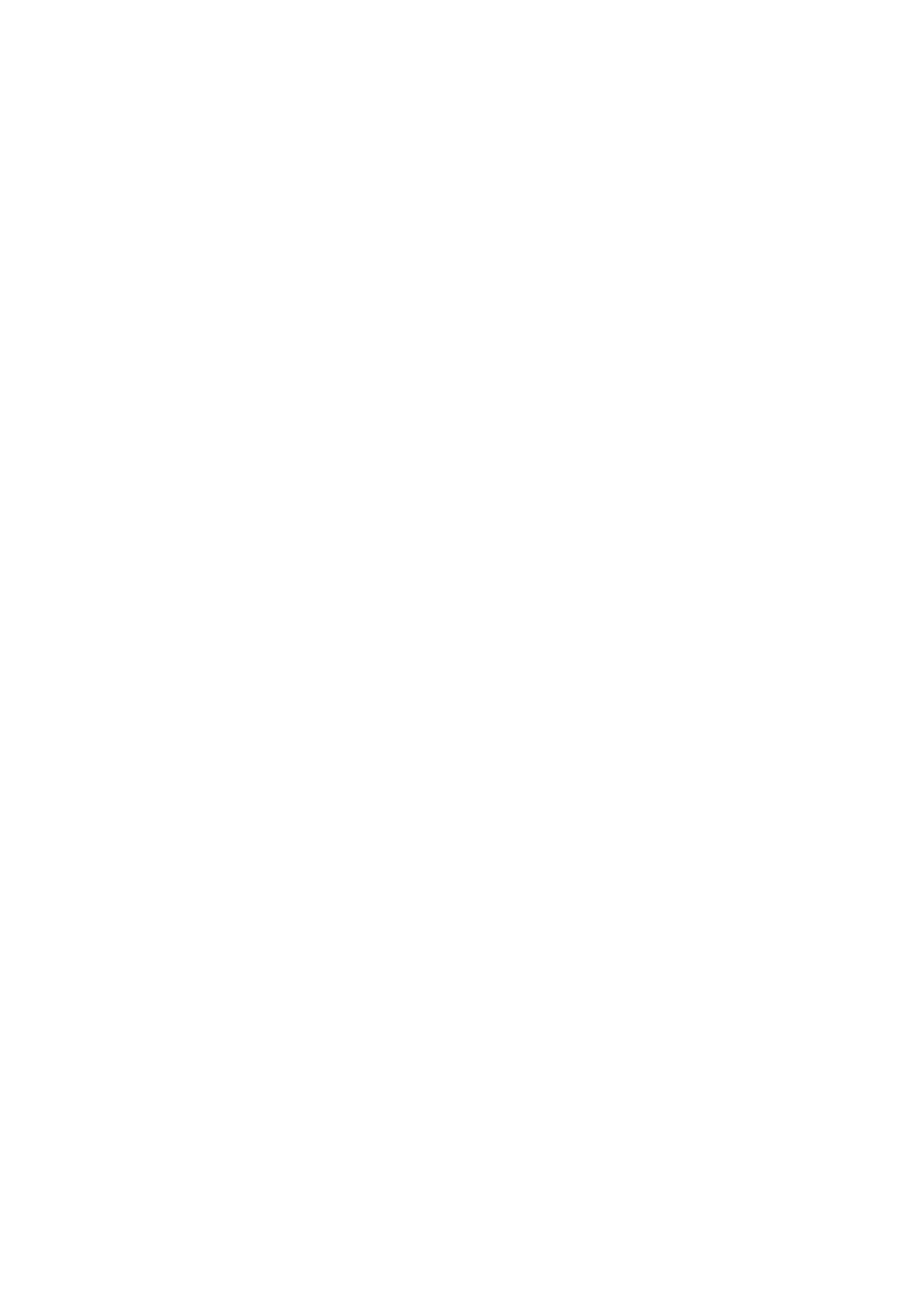# **TABLE OF CONTENTS 30 OCTOBER 2014**

#### **Business Page No.**

| 1. |                     | <b>Meeting Conduct</b>                                                                   | 4 |
|----|---------------------|------------------------------------------------------------------------------------------|---|
|    |                     | 1.1 Apologies                                                                            | 4 |
|    |                     | 1.2 Conflict of Interest Declarations                                                    | 4 |
|    |                     | 1.3 Confirmation of Minutes                                                              | 4 |
|    |                     | 1.4 Public Participation                                                                 | 4 |
|    |                     | 1.5 Items not on the Agenda                                                              | 4 |
| 2. | <b>Oral Reports</b> |                                                                                          | 4 |
|    | 2.1                 | <b>Traffic Counts</b>                                                                    | 4 |
|    | 2.2                 | <b>Subdivisions</b>                                                                      | 4 |
|    | 2.3                 | <b>Wellington Growth Plan</b>                                                            | 4 |
|    | 2.4                 | <b>Flood Programme</b>                                                                   | 4 |
|    | 2.5                 | <b>Roading</b>                                                                           | 4 |
|    | 2.6                 | <b>Draft Long Term Plan Submission</b>                                                   | 4 |
|    | 2.7                 | <b>Makara/Ohariu Community Plan</b>                                                      | 4 |
|    | 2.8                 | <b>Code of Conduct</b>                                                                   | 4 |
|    | 2.9                 | <b>Community Board Westpac Bank Account</b>                                              | 4 |
|    |                     | 2.10 Project Mill Creek and Community Liaison Group                                      | A |
| 3. | <b>Reports</b>      |                                                                                          |   |
|    | 3.1                 | <b>Resource Consent Applications and Approvals for 1</b><br>September to 13 October 2014 | 5 |
|    | 3.2                 | Draft Suburban Reserves Management Plan                                                  | 7 |
|    | 3.3                 | <b>Forward Programme</b>                                                                 | 9 |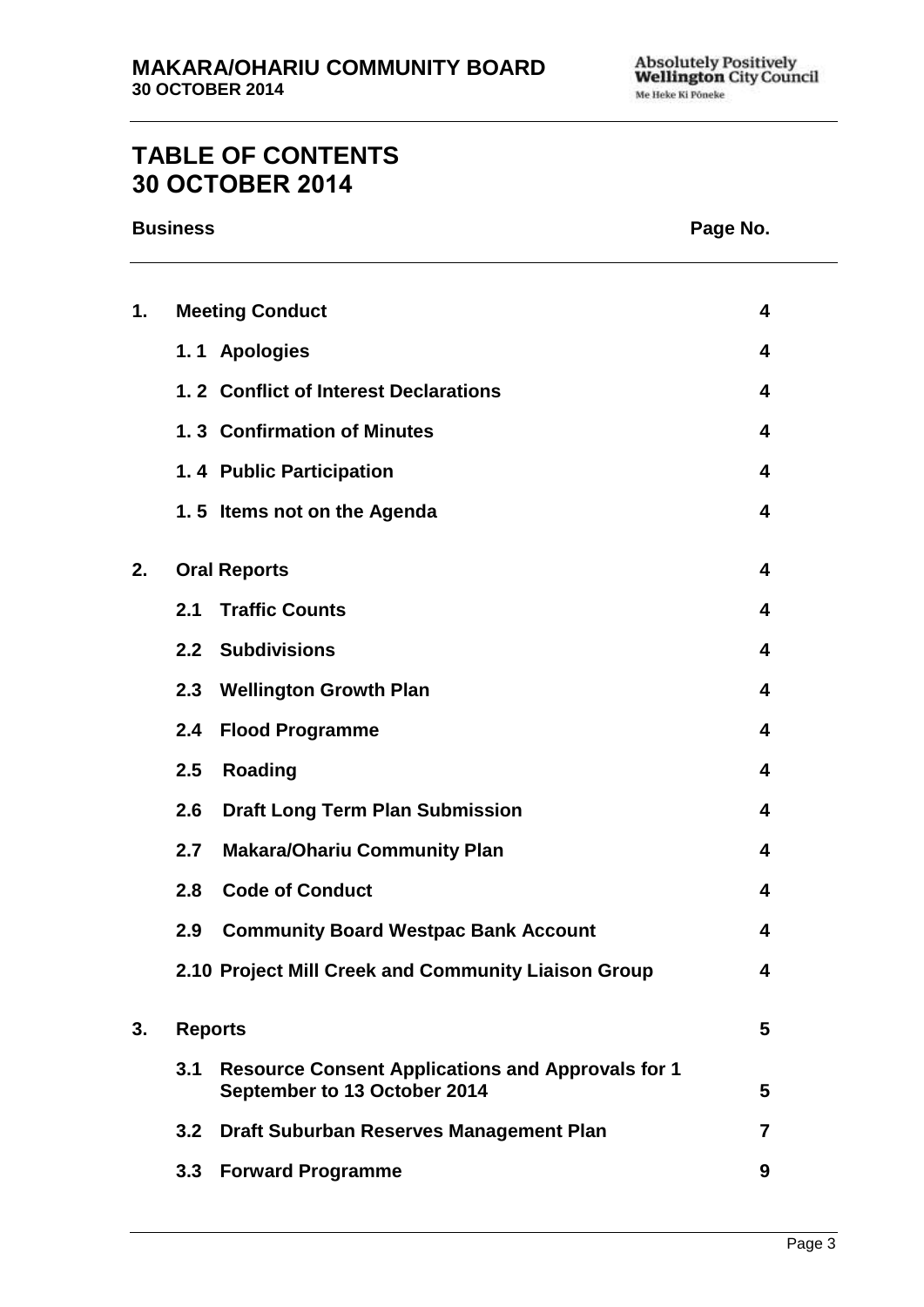#### <span id="page-3-0"></span>**1 Meeting Conduct**

#### <span id="page-3-1"></span>**1. 1 Apologies**

The Chairperson invites notice from members of:

- 1. Leave of absence for future meetings of the Makara/Ohariu Community Board; or
- 2. Apologies, including apologies for lateness and early departure from the meeting, where leave of absence has not previously been granted.

#### <span id="page-3-2"></span>**1. 2 Conflict of Interest Declarations**

Members are reminded of the need to be vigilant to stand aside from decision making when a conflict arises between their role as a member and any private or other external interest they might have.

#### <span id="page-3-3"></span>**1. 3 Confirmation of Minutes**

The minutes of the meeting held on 18 September 2014 will be put to the Makara/Ohariu Community Board for confirmation.

#### <span id="page-3-4"></span>**1. 4 Public Participation**

A period of at least 10 minutes shall be set aside near the beginning of Makara/Ohariu Community Board meetings to enable members of the public to make statements about any matter on the Agenda for that meeting. The total time set aside for public participation may be extended with the majority agreement of the Board.

#### <span id="page-3-5"></span>**1. 5 Items not on the Agenda**

A motion relating to any matter not on the Agenda may be made without notice, by the unanimous resolution of the meeting. The Chairperson shall explain to the meeting why the item is not on the agenda and the reason why discussion of the item cannot be delayed until a subsequent meeting.

#### <span id="page-3-6"></span>**2 Oral Reports**

- **2.1 Traffic Counts**
- **2.2 Subdivisions**
- **2.3 Wellington Growth Plan**
- **2.4 Flood Programme**
- **2.5 Roading**
- **2.6 Draft Long Term Plan Submission**
- **2.7 Makara/Ohariu Community Plan**
- **2.8 Code of Conduct**
- **2.9 Community Board Westpac Bank Account**
- **2.10 Project Mill Creek and Community Liaison Group**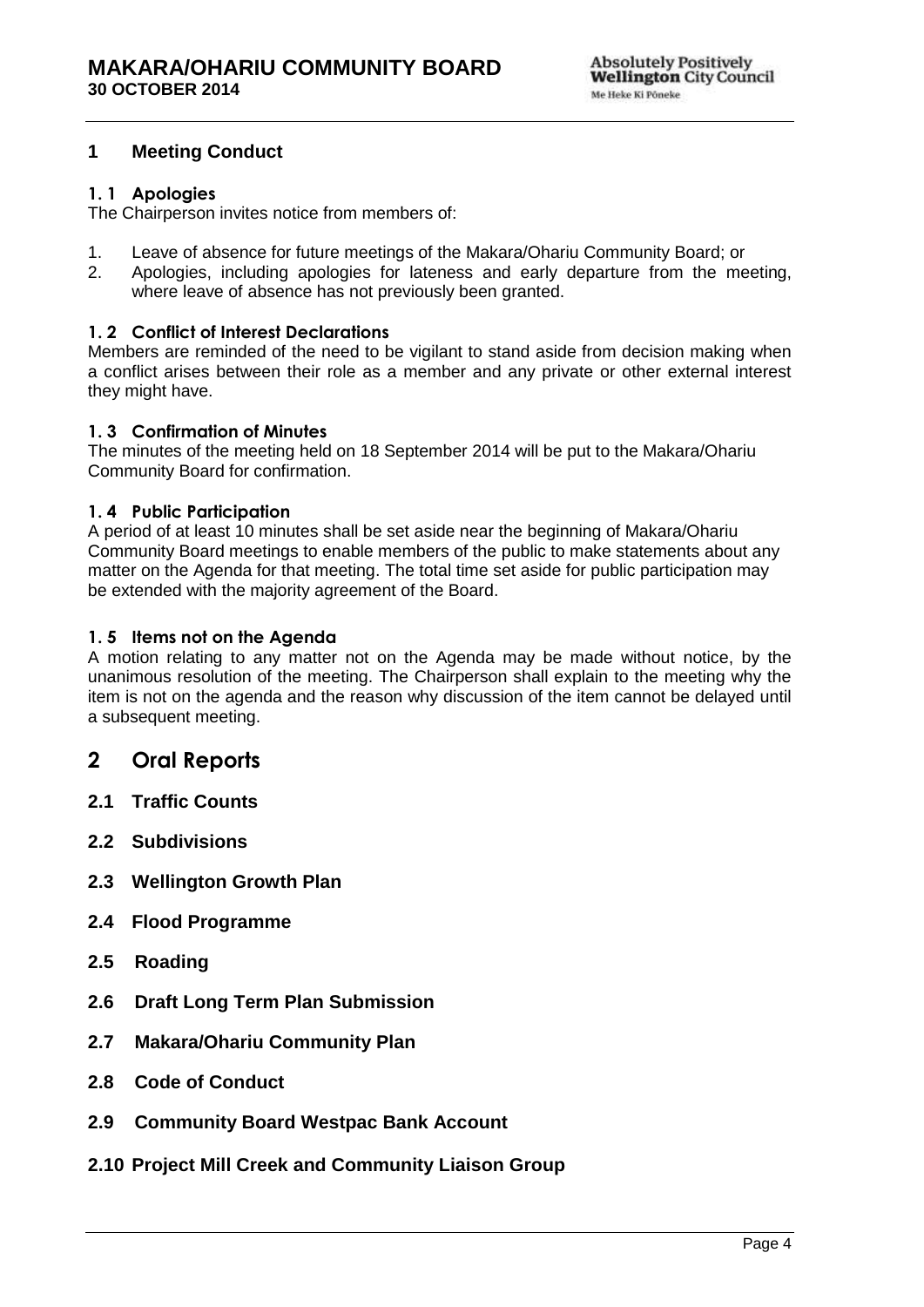## **3. Reports**

# **RESOURCE CONSENT APPLICATIONS AND APPROVALS FOR 1 SEPTEMBER TO 13 OCTOBER 2014**

## **Purpose**

1. In accordance with an agreement reached with the Makara/Ohariu Community Board, the purpose of this report is to advise the Board of all resource consents lodged, along with decisions made by Officers acting under delegated authority, on land use and subdivision resource consent applications.

## **Recommendation**

That the Makara/Ohariu Community Board:

1. Receive the information.

## **Background**

2. This report advises the Community Board of resource consents lodged and decisions made during the period 1 September to 13 October 2014.

#### **Discussion**

3. For the period from 1 September to 13 October 2014, there was one application lodged with the Council.

| <b>Service</b><br><b>Request</b>                                                        | <b>Address</b>  | <b>Applicant</b>               |
|-----------------------------------------------------------------------------------------|-----------------|--------------------------------|
| 317354                                                                                  | 295 Makara Road | <b>Wellington City Council</b> |
| Land use consent for construction of an internal access road and associated earthworks. |                 |                                |

4. For the period from 1 September to 13 October 2014, there were five applications approved under delegated authority.

| <b>Service</b><br><b>Request</b> | <b>Address</b>                                                         | <b>Applicant</b>                                                           |
|----------------------------------|------------------------------------------------------------------------|----------------------------------------------------------------------------|
| 314408                           | <b>48c Ashton Fitchett Drive</b>                                       | Wellington Natural Heritage Trust Ltd & Long<br><b>Gully Station Trust</b> |
|                                  | Subdivision consent for two lot subdivision rural boundary adjustment. |                                                                            |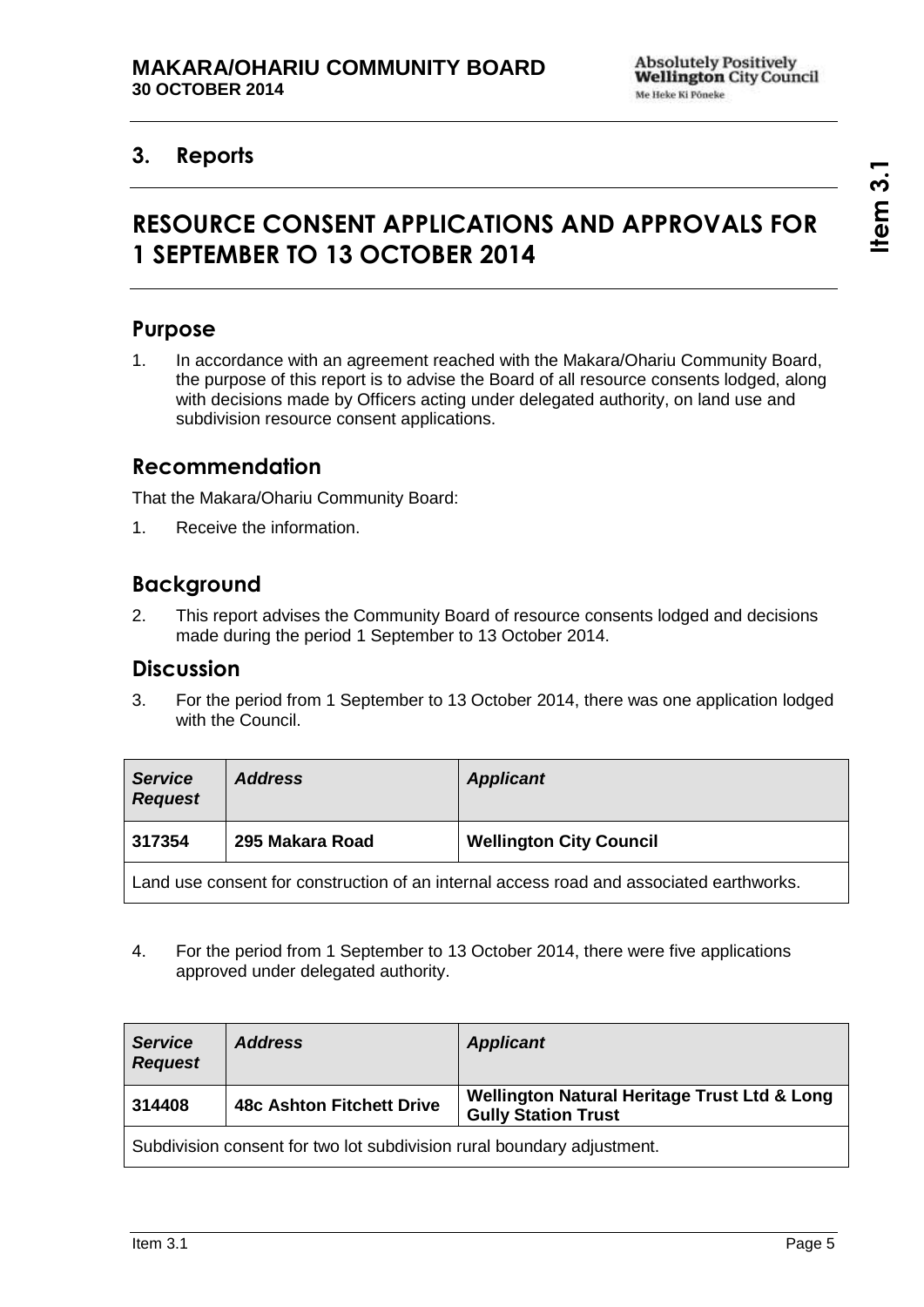#### **MAKARA/OHARIU COMMUNITY BOARD 30 OCTOBER 2014**

| 312736                                                   | 781 Ohariu Valley Road  | <b>Adrienne Phillips</b>                  |
|----------------------------------------------------------|-------------------------|-------------------------------------------|
| Land use consent for a new garage.                       |                         |                                           |
| 313790                                                   | 337 Takarau Gorge Road  | <b>Meridian Energy Ltd</b>                |
| Right of way over an existing track with the wind farm.  |                         |                                           |
| 314437                                                   | 781 Ohariu Valley Road  | <b>Adrienne Phillips</b>                  |
| Variation to a consent notice.                           |                         |                                           |
| 303714                                                   | 1025 Ohariu Valley Road | <b>Bede Crestani and Elspeth McMillan</b> |
| Subdivision consent for four lot fee simple subdivision. |                         |                                           |

## **Attachments**

Nil

**Item 3.1**

| Author     | Kiri Whiteman, Executive Support Officer           |
|------------|----------------------------------------------------|
| Authoriser | <b>Bill Stevens, Resource Consents Team Leader</b> |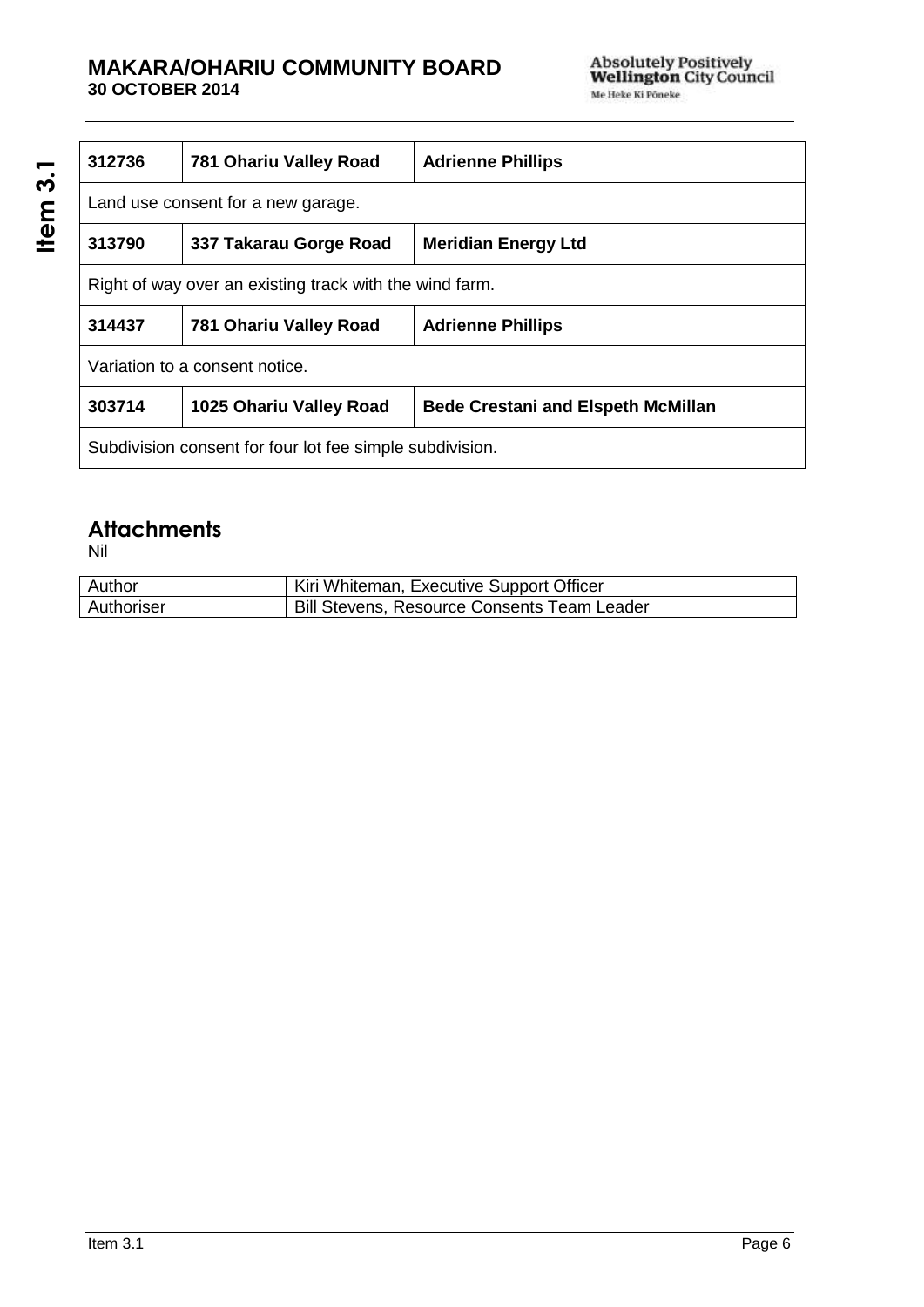# **DRAFT SUBURBAN RESERVES MANAGEMENT PLAN**

#### **Purpose**

1. To provide the Board with information pertaining to Council's consultation process regarding the Draft Suburban Reserves Management Plan.

## **Recommendation**

That the Makara/Ohariu Community Board:

1. Receive the information.

## **Background**

- 2. Council has prepared a new draft reserve management plan for the 168 local parks, reserves and protected open spaces in the suburban areas between Khandallah and Miramar (including Makara).
- 3. The draft plan provides clear guidance for the adequate provision and management of suburban reserves for the next 10 years.
- 4. All relevant information and supporting documentation is available on Council's website:<http://wellington.govt.nz/have-your-say/consultations>
- 5. Should the Board wish to make a submission this will need to be ratified at the next meeting.

## **Attachments**

Nil

| Author     | Andrew Buchanan, Governance Advisor/Deputy Electoral Officer |
|------------|--------------------------------------------------------------|
| Authoriser | Lynlee Baily, Governance Team Leader                         |